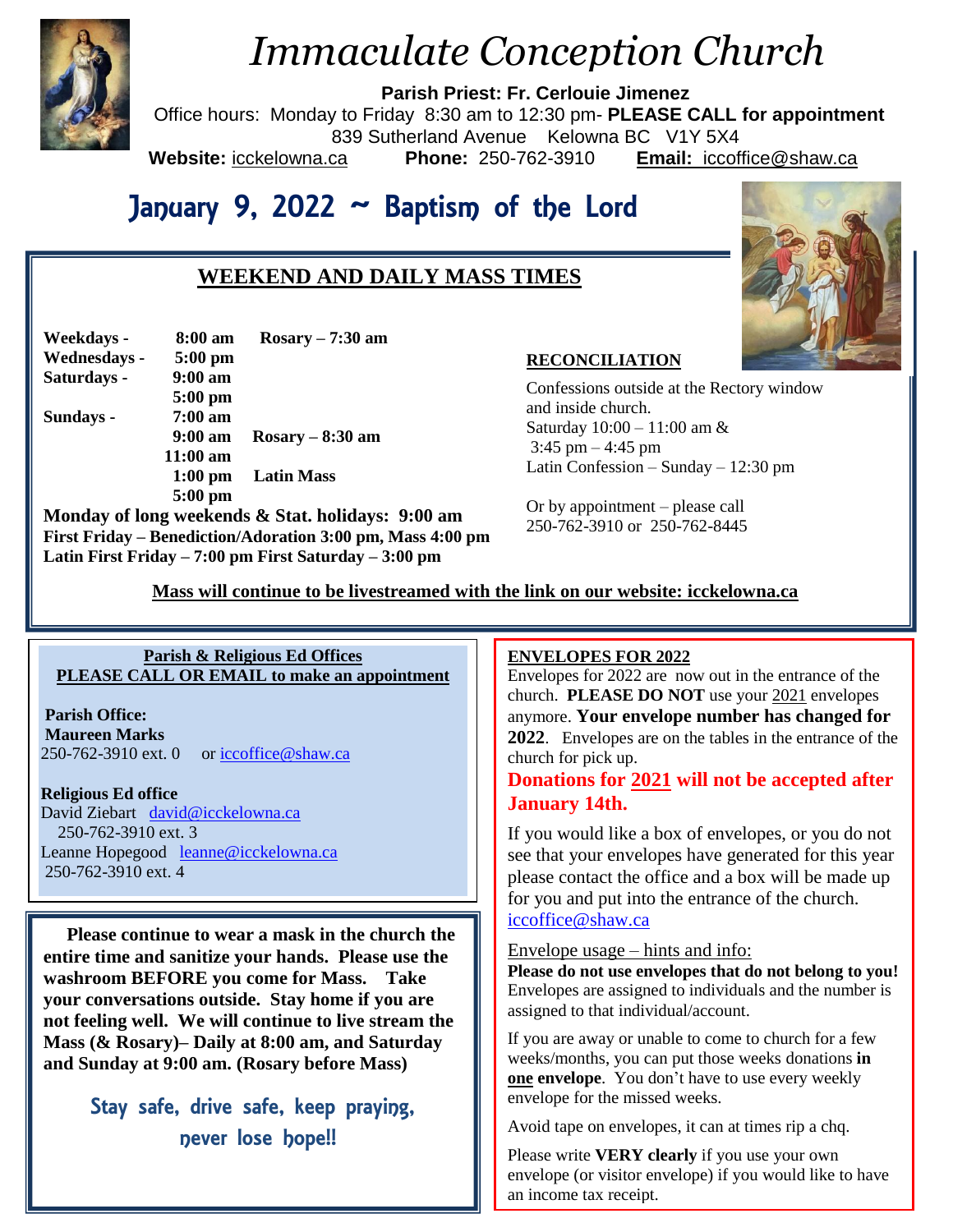## **The Week of Prayer for Christian Unity**

January  $18 - 25$ , 2022. Resources, including Biblical Reflections and Prayers, Order of Worship, etc., are available on the website of the PCPCU

[www.christianunity.va/content/unitacristiani/en.html](http://www.christianunity.va/content/unitacristiani/en.html) and then in the top menu bar click on Week of Prayer for Christian Unity.

*We saw the star in the East, and we came to worship him* (Mt 2:2)

## **SCAMMERS ARE ACTIVE AGAIN!**

Please be aware of scammers pretending to be pastors. Emails and texts are the methods they usually use. **Here is an example:**

 OK. I'm in a meeting right now, that's why I'm contacting you through here. I should have call you instead of mailing you but phones are not allowed to be use during meeting, I really don't know when the meeting will be rounding up so can you help me to get a steam gift card worth \$300 at \$100 or \$50 denominations for a friend of mine going through cancer in the hospital. He needs the cards to download his favorite music and videos to boost his confidence on his next phase of surgery and fight over cancer which he's going to undergo today but i can't do this now. Can you get it from any store around you now? I will pay back as soon as I can. Thanks God Bless,

Father XXX

Ξ

 $\overline{a}$ 

### **NO PRIEST OR STAFF OF THE DIOCESE WOULD ASK ANYONE OF THIS!! DO NOT REPLY. DELETE IF YOU RECEIVE THIS!**

# **Gr. 8-12 Youth Group News**

## **The Chosen Series (Season 2)**

We were thrilled with the great small group discussions we had with The Chosen series this Fall, so we are happy to continue with season 2 in January and February! Join us Sunday evenings from Jan. 2- Mar. 6 from  $6:30 - 8:00$  pm. Video followed by small group discussions and prayer**. Please note: no session Jan. 30 and Feb. 20.**

## **Monthly Community Building Events**

Mark Sunday, Jan. 30 2:00 – 4:30 pm on your calendars for some outdoor winter fun, including a bon fire and making some snow! More details to follow!



For more information or to register for our youth group events, please contact [david@icckelowna.ca](mailto:david@icckelowna.ca) or [leanne@icckelowna.ca.](mailto:leanne@icckelowna.ca)

**Income Tax Receipts** will be out in February 2022. Donations for 2021 will **not** be accepted after January  $14^{\text{th}}$ , 2022.

Thank you.

### **REMEMBER TO PRAY FOR THE ILL:**

Nancy Brisson. Pau Meyer, Ginoefa Diakow, Rick Lock, Cathie Lock, Mertis Filiatrault, Sister Barbara, Candace Gilmore-Stephensen, Anne Engel, Aisley Ducharme, Tony Lunelli, Catherine Fortunat, Michael M, Trudy Szulkies, Cherie Lynn Walsh, Suzanne Crowe, Alicia L, Rosa Maria Santos, Arthur Cobham, Marcus Cresswell, Ray Pauluk, Aggie Turner, Roger Jolicoeur, Desjardines families, Rachel Donegan, & Ernie Poitras.

\*\*If you have a loved one that you would like on the prayer list or if you know of someone who no longer needs to be on the list please contact Maureen at the Parish office – 762-3910 ext. 0, or email at iccoffice@shaw.ca

## **MASS INTENTIONS Repose – R. Intention – I.**

| Sun.  | Jan. 16 | $7:00 \text{ am}$<br>$9:00 \text{ am}$<br>$11:00 \text{ am}$<br>$5:00 \text{ pm}$ | <b>I.</b> Don $\&$ Agnes Dugas<br><b>R.</b> Jeannie Hughes<br>Intention of Parishioners<br>Intention of Parishioners<br><b>R.</b> George Janicki |
|-------|---------|-----------------------------------------------------------------------------------|--------------------------------------------------------------------------------------------------------------------------------------------------|
|       |         | $8:00 \text{ am}$                                                                 | <b>I.</b> Mom's & children of Okanagan<br>Valley Pregnancy Care Center                                                                           |
| Tues. |         | $8:00 \text{ am}$                                                                 | <b>I.</b> Past & present Candidates of<br>Rachel's Vineyard Ministry                                                                             |
|       |         | $8:00 \text{ am}$<br>$5:00 \text{ pm}$<br>$8:00 \text{ am}$                       | Sophia Zanardo<br>L.<br><b>R.</b> Angelo Pellizzari<br>R.<br>Caroline Waite                                                                      |
|       | Fri     | Mon. Jan. $17$<br>Jan. 18<br>Wed. Jan. 19<br>Thurs. Jan. 20<br>Jan. 21            | $8:00$ am<br>$\mathbf{I}$ .                                                                                                                      |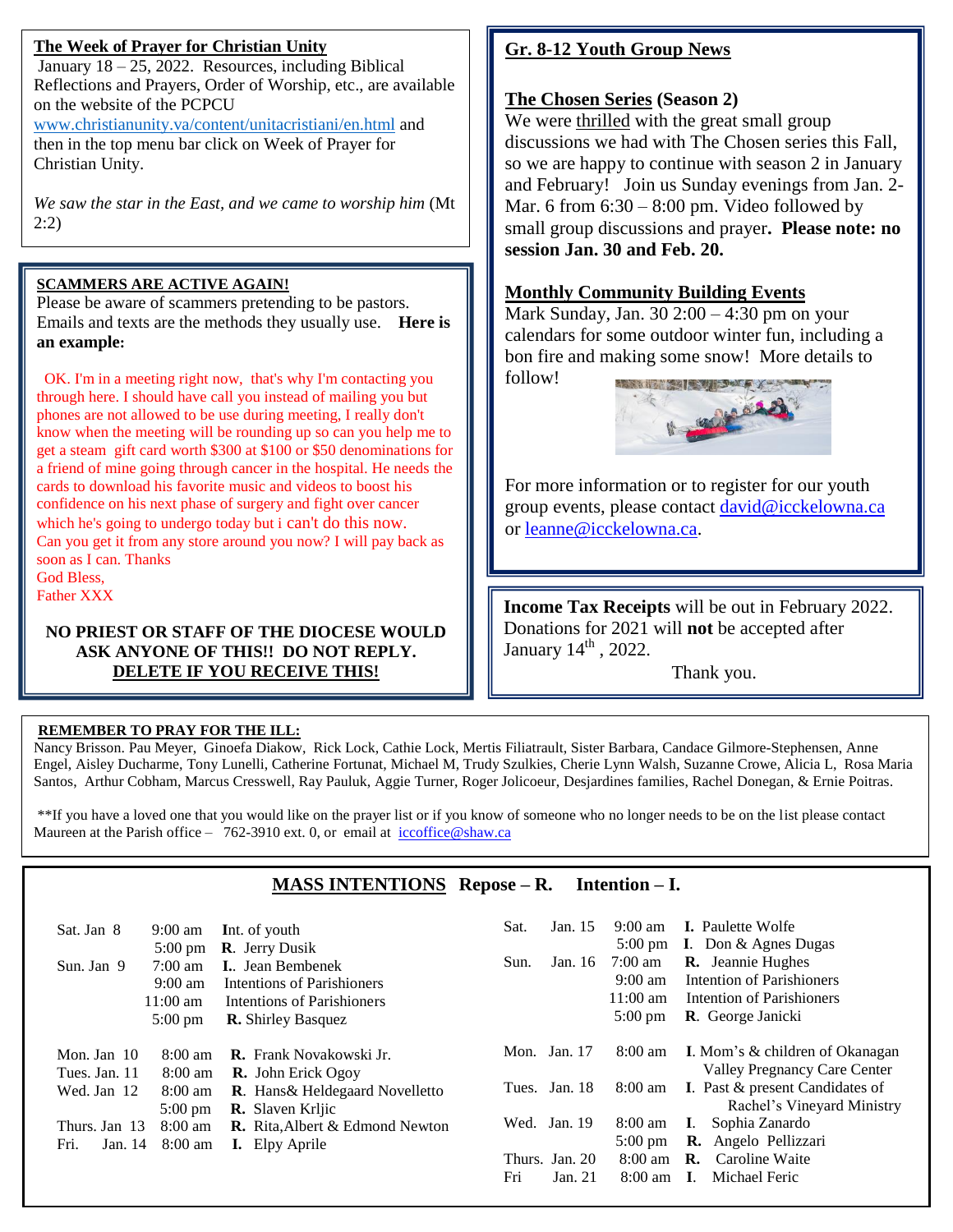## *St. Vincent de Paul*

The Saint Vincent de Paul Society wishes to thank you for your wonderful support. Thanks to your overwhelming generosity,



we were able to provide Christmas Hampers to a great number of people during this holy season. We are very grateful for your partnership in assisting those who need a helping hand at this time.

For those who are able to give financially, we are now able to accept e-transfer donations at

icc.ssvp@gmail.com, or through our National website: ssvp.ca. Click donate and choose Immaculate Conception Kelowna. Thank you for your generosity to those in need.



Happy New Year!!

## **2022 CWL Annual Membership Fee** - **\$30.00**

Payments are accepted by cash or cheque (payable to Immaculate Conception CWL)

1. Drop payment in an envelope marked CWL into the collection basket at Mass.

Be sure to put your name, address and phone number in the envelope with the cash or cheque.

2. Drop payment off at the Parish Office or in the Secure Mailbox outside the parish office.

3. Mail via Canada Post to CW: c/o Immaculate

Conception Church, 839 Sutherland Avenue, Kelowna BC V1Y 5X4

As a member in good standing your membership assists in giving CWL a voice & support to the National sisterhood of Catholic Women.

We promote awareness  $\&$  respond to political and social issues that affect all Canadians.

**CWL NEWS:** The terms of your CWL executive are finished as of the end of this year. Your CWL is in need of

ladies to take on an executive position.

For further information please call Carolyn Elliott 250-300-5108.



#### **BAPTISM Please contact the Parish Office FIRST when enquiring about your child's baptism.**

 Parents and Godparents **must be** practicing Catholics and **registered parishioners** here at Immaculate Conception. **Please call or email the office at least 6 weeks prior to your requested date to ensure time for your preparation.** 

250-762-3910 – Parish Office Or email [iccoffice@shaw.ca](mailto:iccoffice@shaw.ca) 



## **Pilgrimage of Faith 2021 IS OVER**

**Dec. 31, 2021 \$45,361.00 Goal for 2021 appeal was \$57,850 \$12,489 balance owing.** 

**The remaining balance will be withdrawn from our operating account. Donations for 2021 are no longer accepted.** 

**Thank you for your donations for 2021.**

**2022 Pilgrimage of Faith will begin soon.**



If the death of a loved one has left you searching for God in your grief, we are here to help. Grieving with Great Hope is a Christ-centered grief support group with an approach rooted in the traditions and teachings of the Catholic Church. It uses prayer, scripture, reflection activities, faith sharing and fellowship to help you find Christ's consolation in your grieving. Our 2022 Winter Session will run for 10 weeks, each Wednesday, 6:00 pm to 7:30 pm from January 26th to March 30th, 2002 Sessions will be held in the Immaculate Conception Parish Hall.

If Grieving with Great Hope is for you or if you wish to learn more or to register, call ICC parish office (250.762.3910) or email Deacon Rod Attwell: [rod.attwell@nelsondiocese.org](mailto:rod.attwell@nelsondiocese.org)

\*\*Registration is required to ensure that a participant booklet and seat is available for you. Note: There are no fees for the sessions, participant booklet or journal.

**IA ZOOM FOR** 

## **MARRIAGE**

For us Catholics, what is important is asking Jesus to b<br>at the center of the marriage. In preparation of this For us Catholics, what is important is asking Jesus to be

most special sacrament please call the office <u>at **least 6**</u><br>months prior to your requested worlding data **HOURS EXECUTE ACCURACING THE CONSTRUCTION** Catholic. More time is needed if you are not from<br>Immaculate Conception Church. **months prior to your requested wedding date. Immaculate Conception Church.**

**EXCEPT FOR SPRING Parish Office 250-762-3910Email: [iccoffice@shaw.ca](mailto:iccoffice@shaw.ca)**



<u>orientation to the second control</u>